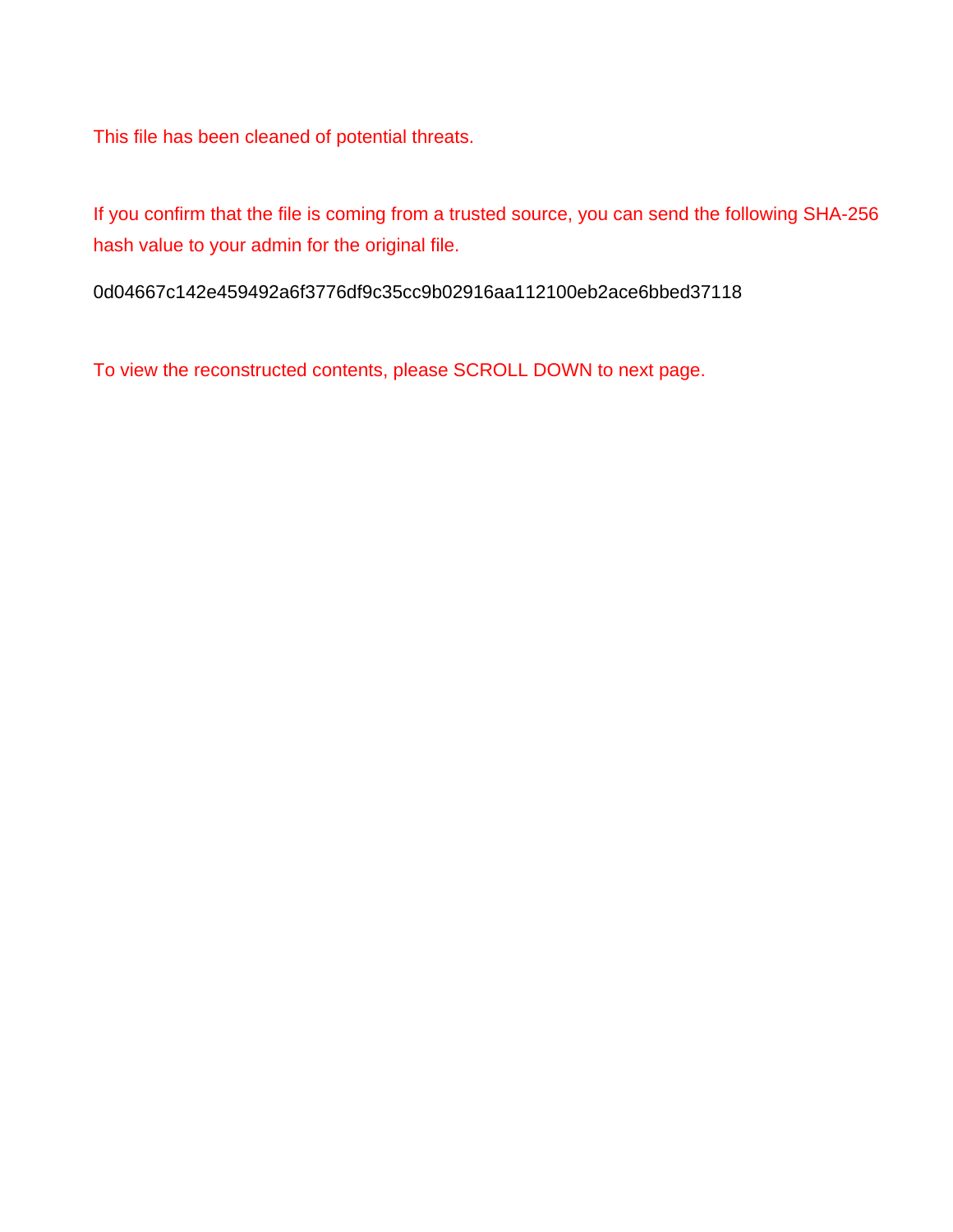**CENTRE OF PLASMA PHYSICS, INSTITUTE FOR PLASMA RESEARCH --------------------------------------------------------------------------------------------------------**

## **NAMES OF THE SHORTLISTED CANDIDATES FOR PERSONAL INTERVIEW FOR THE POST OF PROJECT SCIENTIFIC OFFICER POST CODE: CIMPLE-PSI/2021/01/PSO. ADVT NO.: 01/2021**

| SL. NO.        | <b>FIRST NAME</b> | <b>MIDDLE NAME</b>       | <b>LAST NAME</b> |
|----------------|-------------------|--------------------------|------------------|
| $\mathbf{1}$   | TH                | <b>BABITA</b>            | <b>DEVI</b>      |
| 2              | <b>RAHUL</b>      | $\bullet$                | <b>KUMAR</b>     |
| 3              | <b>SAMEER</b>     | $\overline{\phantom{a}}$ | <b>SETH</b>      |
| $\overline{4}$ | <b>SAURABH</b>    | <b>KUMAR</b>             | <b>SHARMA</b>    |
| 5              | <b>PARMEETA</b>   |                          | <b>BORTHAKUR</b> |
| 6              | <b>RAJASHREE</b>  |                          | <b>BORDOLOI</b>  |
| $\tau$         | <b>MRINMAY</b>    |                          | <b>MEDHI</b>     |
| 8              | <b>SAMIYARA</b>   |                          | <b>BEGUM</b>     |
| 9              | <b>TWINKLE</b>    |                          |                  |
| 10             | <b>SHIVAM</b>     |                          | <b>RAKHOULYA</b> |
| 11             | MD. SULEMAN       |                          | <b>SHAIKH</b>    |
| 12             | <b>SHRADHEY</b>   |                          | <b>GUPTA</b>     |
| 13             | <b>SUMAN</b>      |                          | <b>SINHA</b>     |
| 14             | <b>VISHAL</b>     | <b>KUMAR</b>             | <b>PATHAK</b>    |
| 15             | <b>BANSY</b>      | <b>MARY</b>              | <b>LYNGDOH</b>   |
| 16             | <b>JAYA</b>       | <b>PRAKASH</b>           | <b>BEHERA</b>    |
| 17             | <b>RAHUL</b>      | <b>KUMAR HARI OM</b>     | <b>YADAV</b>     |
| 18             | <b>SANJIB</b>     |                          | <b>SARMAH</b>    |
| 19             | <b>AMIYA</b>      | <b>RANJAN</b>            | <b>BARIK</b>     |
| 20             | <b>ALOK</b>       | <b>PRAMOD</b>            | <b>JAKHADE</b>   |
| 21             | <b>SUMAN</b>      |                          | <b>SUMAN</b>     |
| 22             | <b>SUKHDEEP</b>   |                          | <b>KAUR</b>      |
| 23             | <b>NEELESH</b>    |                          | <b>GUPTA</b>     |
| 24             | <b>MANASH</b>     | <b>PROTIM</b>            | <b>GOSWAMI</b>   |
| 25             | <b>RIMJIM</b>     |                          | <b>CHETIA</b>    |
| 26             | <b>SOURAV</b>     |                          | <b>SHARMA</b>    |
| 27             | <b>SUSHEEL</b>    |                          | <b>GULATI</b>    |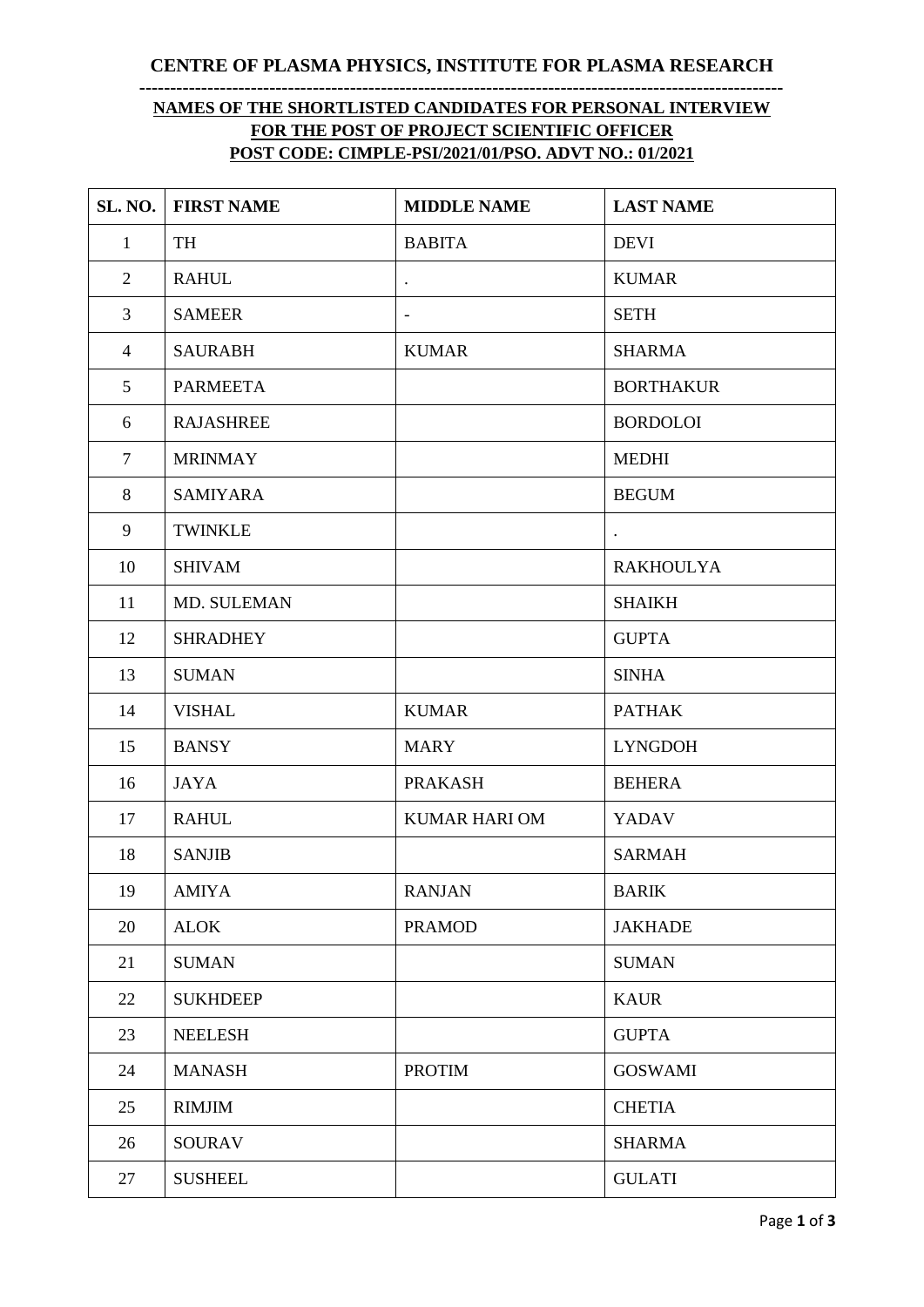## **CENTRE OF PLASMA PHYSICS, INSTITUTE FOR PLASMA RESEARCH**

| SL. NO. | <b>FIRST NAME</b>  | <b>MIDDLE NAME</b>   | <b>LAST NAME</b>  |  |  |  |
|---------|--------------------|----------------------|-------------------|--|--|--|
| 28      | <b>BASUDEV</b>     |                      | <b>BARAL</b>      |  |  |  |
| 29      | <b>SANTU</b>       |                      | <b>SINHA</b>      |  |  |  |
| 30      | <b>ANNADA</b>      | <b>SHANKAR</b>       | <b>SAHU</b>       |  |  |  |
| 31      | <b>MOHIT</b>       |                      | <b>KUMAR</b>      |  |  |  |
| 32      | <b>JINTU</b>       |                      | <b>TALUKDAR</b>   |  |  |  |
| 33      | <b>ARCHANA</b>     |                      | <b>NAYAK</b>      |  |  |  |
| 34      | <b>PRANABJYOTI</b> |                      | <b>PATAR</b>      |  |  |  |
| 35      | <b>SUNIL</b>       |                      | <b>RAWAT</b>      |  |  |  |
| 36      | <b>DHRUBAJYOTI</b> |                      | <b>BORUAH</b>     |  |  |  |
| 37      | <b>SAGAR</b>       | <b>ADHAR</b>         | <b>MORE</b>       |  |  |  |
| 38      | <b>SRABAN</b>      | <b>KUMAR</b>         | <b>UPADHYAYA</b>  |  |  |  |
| 39      | <b>ASHIM</b>       | <b>CHANDRA</b>       | <b>BHOWAL</b>     |  |  |  |
| 40      | <b>SONALI</b>      |                      | <b>BISWAS</b>     |  |  |  |
| 41      | <b>NAZIMA</b>      |                      | <b>SULTANA</b>    |  |  |  |
| 42      | <b>MAHANYA</b>     |                      | D                 |  |  |  |
| 43      | <b>NIHARJYOTI</b>  |                      | <b>DEKA</b>       |  |  |  |
| 44      | <b>NANDITA</b>     |                      | <b>JAISWAL</b>    |  |  |  |
| 45      | <b>PUNEET</b>      |                      | <b>DUBEY</b>      |  |  |  |
| 46      | <b>PRASANTA</b>    |                      | <b>BAISHYA</b>    |  |  |  |
| 47      | <b>KURI</b>        |                      | <b>MANJUNATHA</b> |  |  |  |
| 48      | <b>PARTH</b>       | <b>ANILABEN</b>      | <b>PATEL</b>      |  |  |  |
| 49      | <b>JYOTI</b>       |                      | <b>PUNIA</b>      |  |  |  |
| 50      | <b>SUDIPTA</b>     |                      | <b>HAZARIKA</b>   |  |  |  |
| 51      | <b>TUSHAR</b>      |                      | $\bullet$         |  |  |  |
| 52      | MOHAMMAD YUSUF     | <b>MUSA MOHAMMAD</b> | <b>BHIMANI</b>    |  |  |  |
| 53      | <b>ABHIJIT</b>     |                      | <b>BORUAH</b>     |  |  |  |
| 54      | <b>BHASKAR</b>     |                      | <b>DEKA</b>       |  |  |  |
| 55      | <b>DAYANANDA</b>   |                      | <b>GOSWAMI</b>    |  |  |  |
| 56      | <b>PULKIT</b>      |                      | <b>GUPTA</b>      |  |  |  |